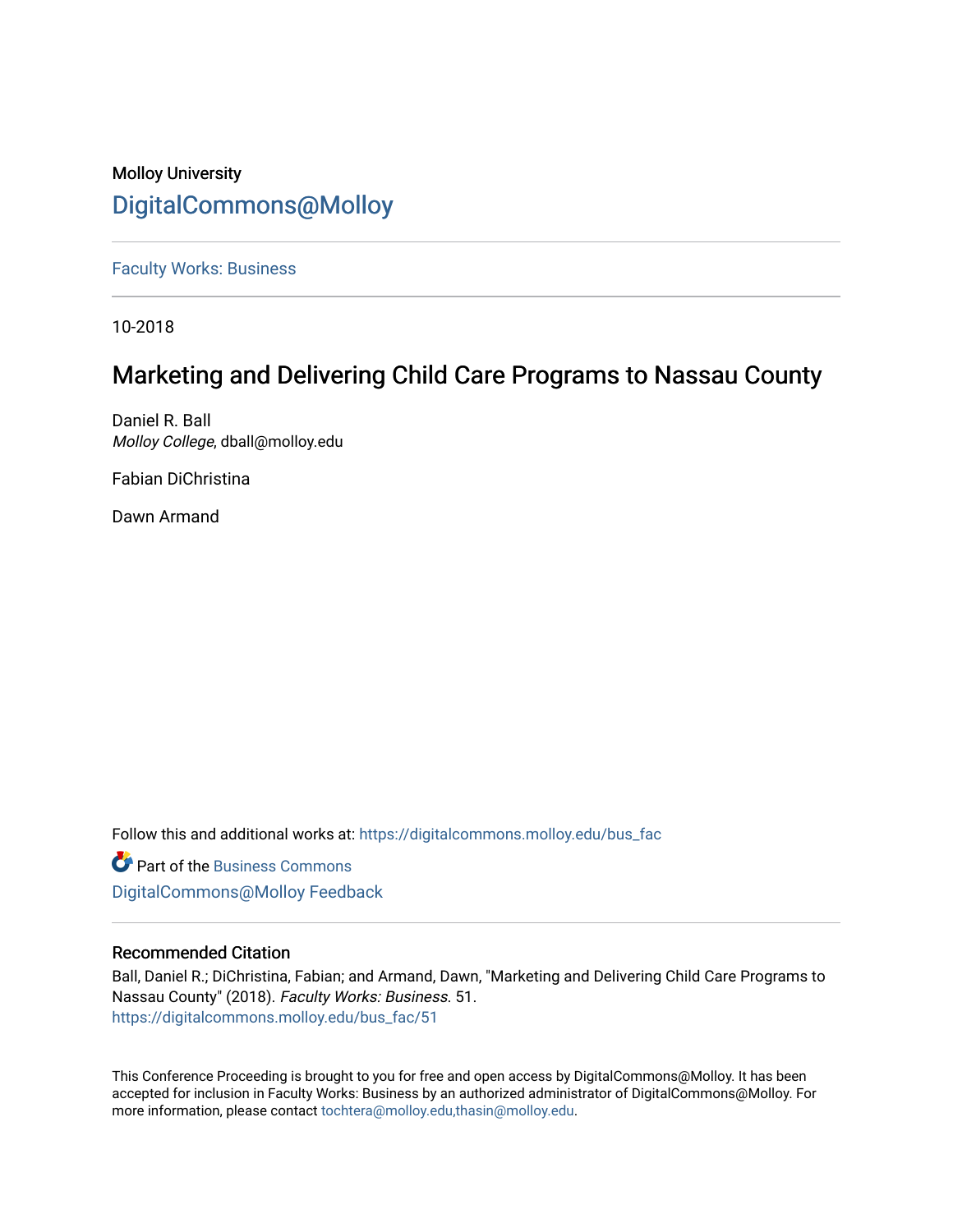# **Marketing and Delivering Child Care Programs to Nassau County**

# *Dawn Armand*

Molloy College 1000 Hempstead Avenue, C-103 Rockville Centre, NY 11571, USA (516)642-2805 *darmand@lions.molloy.edu*

*Fabian DiCristina* Molloy College 1000 Hempstead Avenue, C-103 Rockville Centre, NY 11571, USA (516)253-9900 *fdicristina@lions.molloy.edu*

*Daniel R. Ball*

Molloy College 1000 Hempstead Avenue, C-103 Rockville Centre, NY 11571, USA (516)323-3095 *DBall@molloy.edu*

# *ABSTRACT*

The MBA capstone program at Molloy College requires students to apply what was learned in the classroom to a real-world consulting project that assists a non-profit organization serving society. This capstone experience supports the mission of Molloy College that is rooted within the Dominican tradition and emphasizes the four pillars of study, spirituality, service, and community. This project exposes students to an industry outside of their typical experiences and encourages them to create real solutions that have a direct benefit on the local community.

This paper summarizes the work of this MBA capstone group as they designed a comprehensive marketing/awareness plan and a nutritional education program for the Child Care Council of Nassau, Inc. (CCCN). The marketing plan presented in this paper includes extensive enhancements to CCCN's social media program, "old school" print media, and community outreach partnership efforts. The nutritional program utilizes new partnerships and introduces the concept of utilizing an innovative mobile farmer's market to bring nutritional awareness to children and families across Long Island.

### **Keywords**

Education, child care, consulting, not-for-profit, marketing, farmer's markets, child nutrition

# **1 PEDAGOGICAL PHILOSOPHY**

The educational philosophy of the MBA program at Molloy College includes mentoring future organizational leaders that demonstrate solid business skills and the ability to apply them for the greater social good. The result is a transformative educational experience that benefits both the students and the local communities of Long Island. The program accomplishes this pedagogical philosophy through a project-based paradigm integrated with the school's mission that is "rooted in the Dominican tradition of study, spirituality, service and community" (Molloy College Mission Statement, n.d.). During a college-wide "Civic Engagement" theme in 2012-2013, the MBA capstone course was developed to complete the transformative educational process and give back to the community. This capstone course provides the students with an opportunity to integrate with the community and demonstrate the skills, knowledge, and disposition learned in the classroom through real consulting services.

The 2017 MBA capstone class was divided into two consulting teams serving one client. The teams used the Bloomberg Philanthropies "Mayor's Challenge" application as a general guideline for the consulting process. These guidelines include the following phases: (1) establishing a solution-driven vision, (2) developing a turnkey implementation plan, (3) evaluating the impact of the proposed solution, and (4) determining if the solution can be replicated to other cities or organizations (Bloomberg Philanthropies Competition Overview, 2017).

# **2 THE CLIENT and CONSULTING PROBLEMS**

The client for these projects was the Child Care Council of Nassau, Inc. (CCCN). Established in 1972, the CCCN is a private, not-for-profit organization that is a referral source to families living and/or working in Nassau County requiring child care services. The CCCN informs families about child care choices and financial options that may be used if they are unable to afford care for their children. The organization supports the child care workforce through programs focused on education, health, safety, and nutrition. The CCCN offered/referred child care resources to 1,364 families and assisted 1,857 children during the 2014- 2015 fiscal year (Child Care Council of Nassau, Inc., 2015).

The projects began with the MBA capstone consulting teams meeting with the CCCN representatives. During this meeting, the client presented the following two problem areas: (1) overall marketing and community awareness efforts, and (2) Farm-to-Preschool nutrition educational program. One of the teams was dedicated to each of these problems. The following sections provide detailed descriptions of these problems and the consulting solutions recommended by the capstone consulting teams.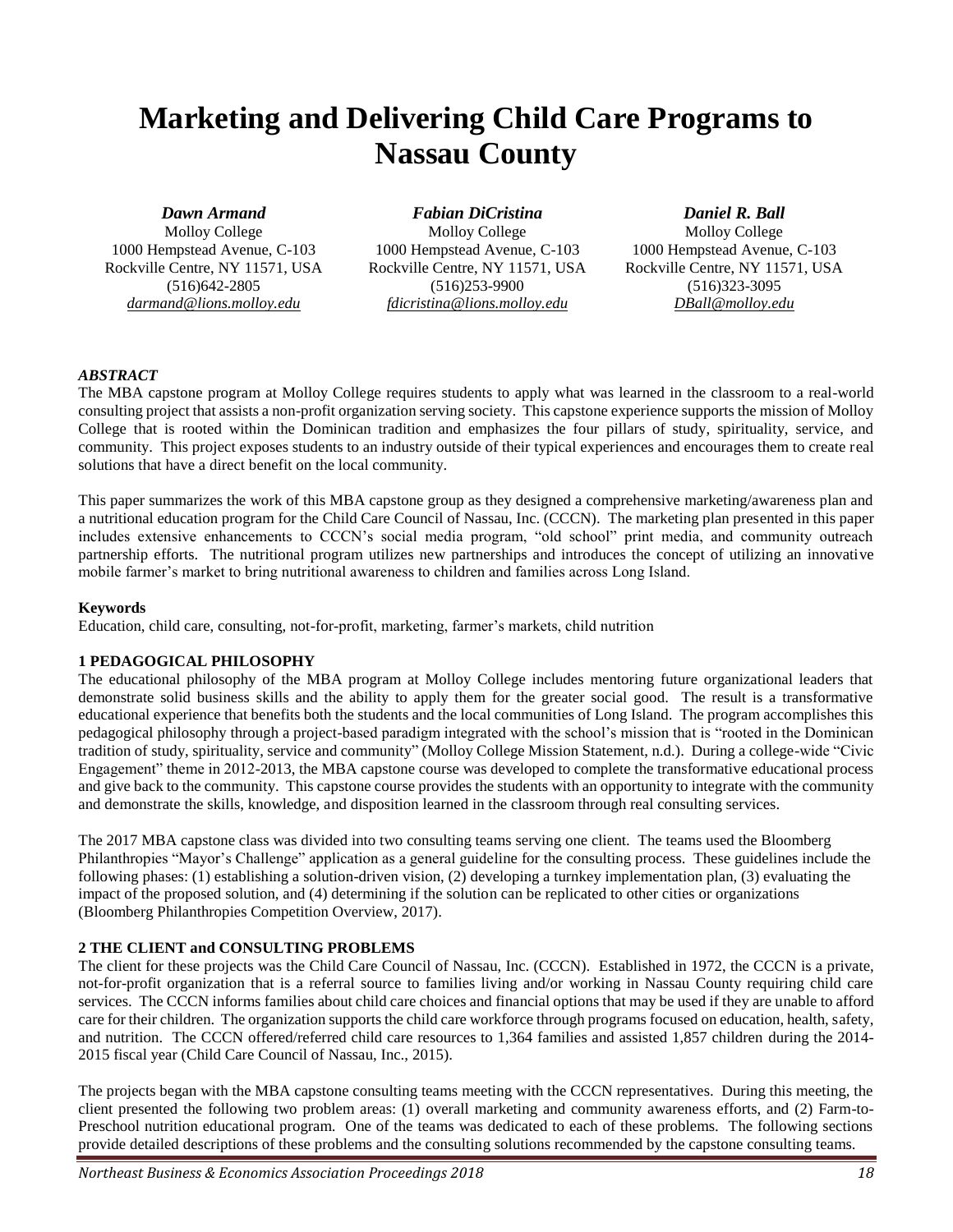#### **3 MARKETING and COMMUNITY AWARENESS**

Despite the multitude of quality services provided by the CCCN, there have been many challenges associated with marketing to its target communities and audience. As a non-profit organization that relies heavily on government and independent donors to fund its programs, events, and advertisements, the CCCN has limited financial and personnel resources available to develop and implement a marketing program. The team was asked to provide strategies that would capture the attention of diverse target markets (millennials, grandparents, and families with young children) and expand the awareness of the CCCN so it can better serve prospective families with young children. The team's proposed marketing and community awareness plan consisted of: (1) increasing CCCN's social media presence, (2) utilizing print media to increase the overall awareness of CCCN, and (3) developing partnerships with local businesses and college departments. Each of these recommendations is presented below.

#### **Social Media**

The CCCN currently uses Facebook, Twitter, Instagram, and Pinterest for its social media marketing, but has not been as active or effective as they would like at attracting followers. As a result, the consulting team developed a marketing plan to help CCCN spread awareness and gain more followers among its social media platforms. This plan included the following recommendations:

- Update Facebook, Twitter, Instagram, and Pinterest more frequently and consistently to reflect news concerning the CCCN and the community it serves. To gain the most followers and audience feedback, it was recommended to strategically time posts for when there is most traffic (1-3 pm mid-week) and highest audience engagement (Thursday and Friday).
- Tag posts on all social media platforms with other users and/or locations to further increase audience engagement.
- Create and post webinars to further increase audience engagement. Webinar-based learning is an effective tool for engaging audiences and disseminating healthcare-based learning. The team recommended that the CCCN produce a variety of short (10-20 seconds) and long (2-10 minutes) webinars.
- The short webinars will be used to maintain the target audience through continuous posts throughout the business week. To maintain user engagement, at least one short webinar post should be made daily.
- The CCCN should create and post a 2-minute webinar every Tuesday called "2-Minute Tuesdays". The regularity and length of the webinar should allow for better memory retention and engagement of CCCN's audience.
- The long webinars will be used to provide CCCN's audience with comprehensive information related to healthcare, trainings, and product or service updates offered by CCCN. At least one long webinar should be posted each week to provide the target audience with a steady stream of free, informative videos.
- Finally, CCCN should use the social media management program Hootsuite to efficiently and autonomously maintain all its social media profiles. Hootsuite regularly updates all profiles with social media content that a moderator uploads to the program. Employee(s) can pre-schedule social media posts at a time when there will be highest audience engagement.

These recommendations should help the CCCN maintain a very active social media presence and better reach its millennial target market while incurring very little additional costs. The only costs involved would be the time required to maintain the social media postings and create the webinars, and a \$19 monthly fee for the Hootsuite subscription service.

#### **Print Media**

Print materials and publications offer current and potential customers a brand experience that cannot be replicated through webbased advertising. Print media is a physical form of advertisement that can stay in the homes and offices of consumers for years. Print media also brings the aesthetic qualities of font, color, images, and textures of established brands to life. The consulting team helped CCCN spread awareness by setting up distribution strategies of low cost print media, such as business cards, flyers, and stickers, to the community. Print media can reach audiences that are not normally accessed by social media and connect the CCCN to millennials, grandparents, and families with young children. This plan included the following recommendations to distribute print media in places with high concentrations of families with children:

- Place business cards and flyers at local physician's offices, targeting obstetricians/gynecologists and pediatricians in the communities of Hempstead, Roosevelt, Freeport, Elmont, and Westbury/New Cassel. These offices estimated approximately 195,000 annual patient visits, thus providing significant exposure to families with potential child care needs.
- Several Nassau County public libraries located in communities that CCCN serves agreed to allow placement of informational packets that include business cards and flyers. These locations included the public libraries in Freeport, Roosevelt, and Hempstead. These libraries reported a total of 37,662 annual visits.
- Place flyers on the bulletin boards at key public transportation stations so that additional working parents may become aware of CCCN's services. The Long Island Railroad (LIRR) stations in Hempstead and Freeport were recommended due to their location with respect to CCCN services and high traffic exposure of 2,514,500 annual visits.
- Finally, this "old school" print media marketing approach should connect to the social media strategies using QR codes. These codes can be included on the flyers to direct potential customers to the CCCN website.

These print media recommendations should help the CCCN reach its targeted market audiences with little resource requirements. Once production of the materials has been completed, the CCCN will need to dedicate time to distribute the materials to the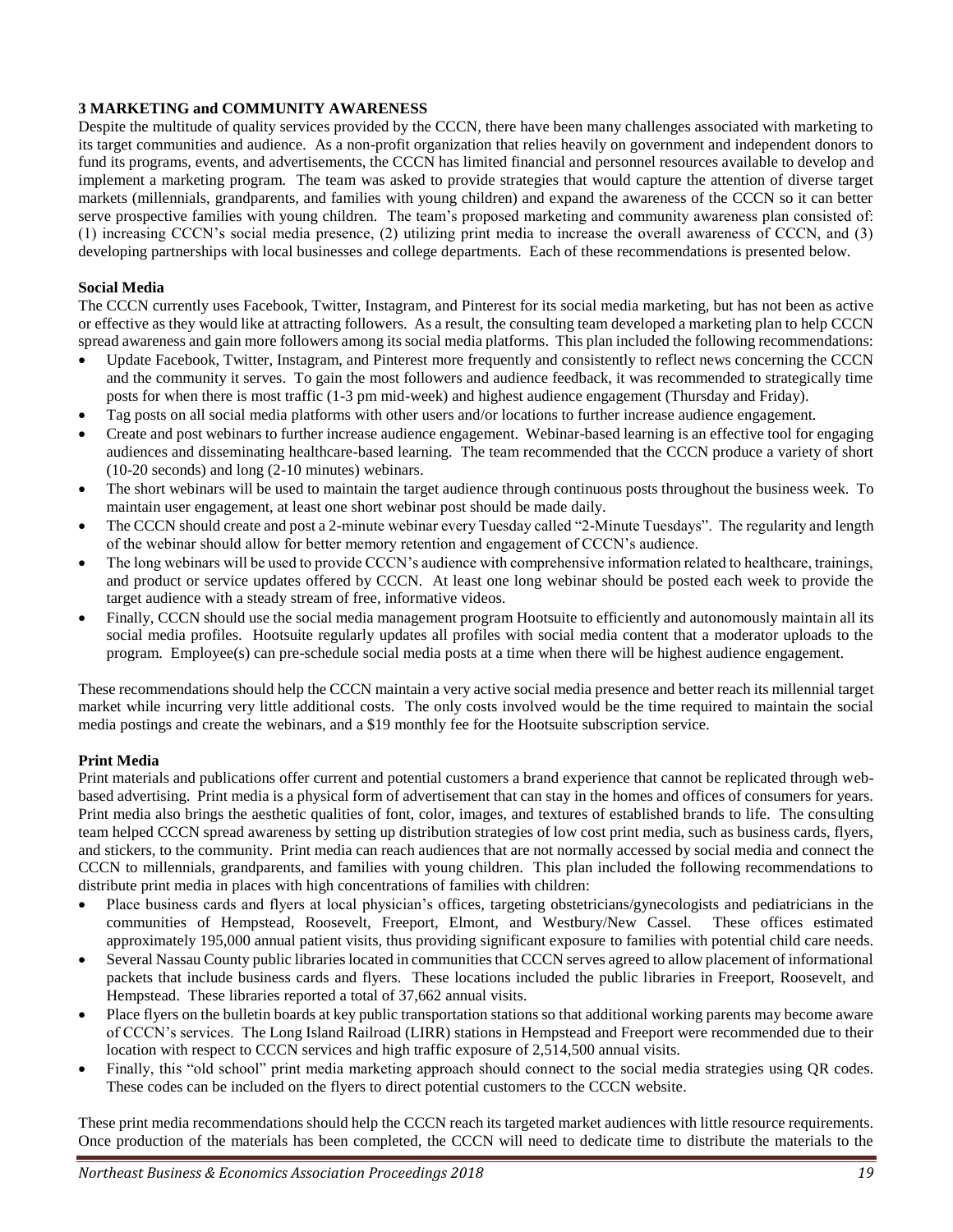doctor's offices, libraries, and transportation hubs. The projected three-year production and cost breakdown of this plan included: 4,500 flyers (\$274.44), 12,600 business cards (\$249.98), and 3,000 stickers (\$674.98).

# **Partnerships**

Given the CCCN's need to improve its marketing efforts with constrained resources, it was recommended to utilize partnerships with local schools and businesses to share resources and gain access to additional communities and families. The consulting team designed the following partnership opportunities that CCCN can use to increase public awareness about its services:

- Partner with Molloy College to assist with its annual Halloween Family Fun Fest, a popular event hosted by the Madison Theater. This event includes fun activities for children to safely celebrate Halloween. The consulting team designed a booth that CCCN can use to participate in this celebration while also promoting its services. With approximately 500-600 children plus parents, it was estimated that 1,000 people attended this event in 2016. Based on the past performance, it was projected that the CCCN can generate donations totaling \$300-\$1,800 each year at this event.
- Partner with Molloy College to advertise through its "Bag Day" event. "Bag Day" at Molloy College is a community service event where students and faculty members team with Interfaith Nutrition Network to donate food and school supplies to surrounding neighborhoods. Bags are left at homes with instructions that donated items can be placed in the bags and will later be retrieved. The CCCN can sponsor this event by including flyers with basic information about the organization and the services it provides in these bags. Molloy College has historically distributed bags to approximately 5,000 homes in the surrounding communities of Hempstead, Rockville Centre, and Baldwin. These communities are particularly attractive to the CCCN as there are approximately 11,392 children enrolled in grades K-8, thus exposing them to families that could potentially use their services. It was estimated that 5,000 CCCN flyers could be produced for only \$98.
- A final partnership with Molloy College would be with its Computer Science and Communications programs. Students in these programs would help the CCCN with its website, social media, and public relations. This arrangement benefits both organizations since students will gain real life experience and the CCCN will receive a free service, while revamping its website and gaining feedback on its social media marketing practices.
- Recommendations were also made to team up with local businesses such as Earth Arts in Long Beach, an organization that hosts children's art classes, parties, and events, and has a strong community service background. This collaboration would be at no cost to the CCCN, strengthen its offerings, and provide awareness to new communities. Earth Arts would also be able to collaborate with CCCN to add face-painting to its Halloween Family Fun Fest booth.

These recommendations incur very little cost and have the potential to enable the CCCN's message to reach a significant number of new customers within its target markets of millennials, grandparents, and families with young children.

#### **4 FARM-TO-PRESCHOOL NUTRITION PROGRAM**

The CCCN's Farm-to-Preschool program is an expansion of the national farm-to-school model and encompasses a wide range of programs and activities. This program has the following goals: influence the eating habits of young children while their preferences are forming; create healthy lifestyles through good nutrition and experiential opportunities such as gardening; improve healthy food access at home and within the community; and ultimately influence policies to address the childhood obesity epidemic through a local food lens. Coupled with the generosity of private donors, healthy foods have become more accessible to families within low-income communities mostly because of grants from the New York State Department of Health and the Nassau Department of Social Services. This program operates for 15 weeks during the summer with farm stands located in Elmont, Merrick, Amityville, and Bay Shore. However, due to recent curtailment in government funding from \$60,000 in 2017 to a projected \$33,000 in 2018, the number of farm stands will be reduced and the future of the program is in jeopardy.

To ensure that operations continue, it is important that CCCN establish a wider, more diverse network of funding sources, develop and broaden relationships with additional companies, and open new locations to increase awareness and reach more communities. The consulting team developed recommendations aimed at: (1) developing partnerships to create a new farm stand, and (2) design a mobile farm stand program called *Fresh Truck Long Island*.

#### **Partnerships for New Farm Stands**

Due to lack of funding for the 2018 fiscal year, local partnerships are necessary for the Farm-to-Preschool program to thrive. The first phase of this plan included creating a unique partnership between the CCCN, the Hispanic Brotherhood of Rockville Centre, Inc. (Hispanic Brotherhood), Compare Foods, and the Molloy College Athletic Department. This solution will allow the program to expand to more locations, collaborate with businesses, and increase its staff. The details of this phase are presented below.

- The Hispanic Brotherhood is a not-for-profit organization established in 1984 to assist the growing population of immigrants from Spanish language cultures. The agency provides a wide range of resettlement services, an After-School Child Care and Tutorial Program, Summer Child Care services, and the Hispanic Brotherhood Senior Citizen Club.
- Compare Foods is a supermarket located in Freeport and known for giving in-kind and monetary donations to local programs. Compare Foods provides customers with the freshest quality grocery products at low prices.